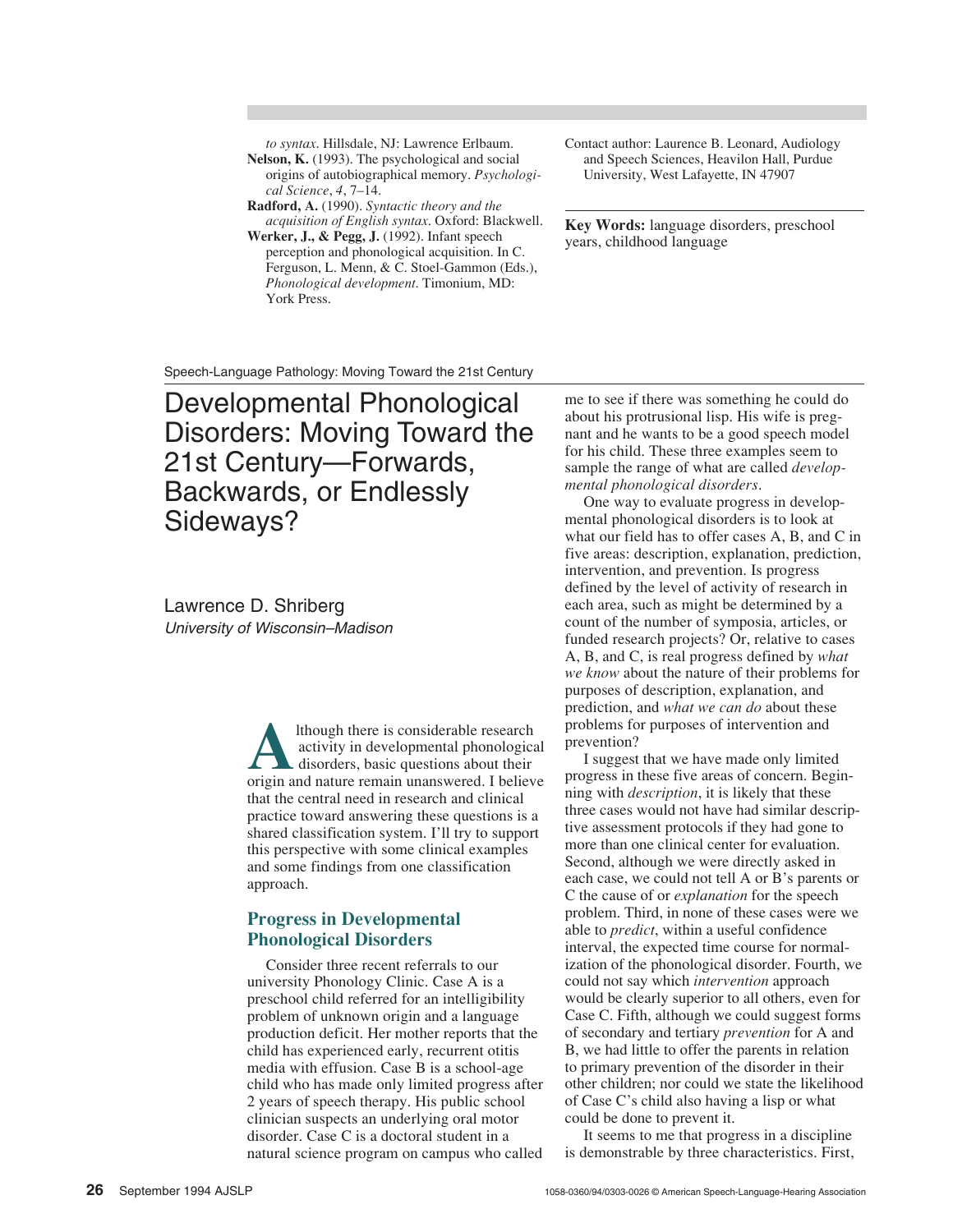there is *emerging consensus on theory and practice*, with a small number of alternative theories and practices vying for the title "most highly valued." Consensus on a descriptiveexplanatory framework certainly does not exist in contemporary research in child phonology. What has happened since the paradigm shift from articulation to phonological disorders well over a decade ago might be characterized as a revolving door of phonological theories, with no one theory currently considered the most highly valued.

A second characteristic of significant progress in a discipline is *systematic and reliable measures*. Researchers and speechlanguage pathologists currently employ a formidable array of linguistic procedures to describe and, presumedly, to account for speech differences. A problem with these sampling procedures and complex analyses is that interpretation of findings is heavily dependent on the philosophy and skills of the examiner. Traditional validity and reliability concerns are not always well documented. Have we lost ground in terms of the psychometric rigor we currently demand of assessment procedures and the clinical decisions they generate?

The third characteristic of progress in a discipline is a *shared classification system*, which, as reviewed next, may be crucial to "forward" progress in developmental phonological disorders.

### **Classification of Developmental Phonological Disorders**

Classification systems in a clinical discipline arise from two sources: research projects that attempt to describe and validate one or more putative subgroups, and intradisciplinary and interdisciplinary projects that develop systems for health care delivery needs. The most widely recognized example of the second source is the *Diagnostic and Statistical Manual of Mental Disorders-IV* (American Psychiatric Association, 1987). I think that the multiaxial DSM-IV provides the appropriate model for the classification needs of researchers and practitioners in developmental phonological disorders. DSM-IV classifications are based on presenting symptoms and descriptive data rather than on etiology. Specifically, for each disorder, the DSM-IV provides current knowledge in the following areas: diagnostic features, associated features, age at onset, course, subtypes, gender, prevalence, familial pattern, and differential diagnosis.

Some colleagues and I are currently working with a classification system based on the DSM model. The system includes five subgroups of children with developmental phonological disorders. The first classification category is *Speech Delay* (SD) without associated involvement. The second through fourth categories are conditions in which Speech Delay is associated with other components: *Speech Delay + Otitis Media with Effusion* (SD+OME), *Speech Delay + Developmental Apraxia of Speech* (SD+DAS), and *Speech Delay + Developmental Psychosocial Involvement* (SD+DPI). The fifth category, *Residual Errors* (RE), is for two types of individuals—those whose speech-sound distortions are residuals from a speech delay  $(RE_A)$  and those whose residual distortions from the developmental period are not associated with earlier speech delay ( $RE<sub>p</sub>$ ).

We are currently assembling speech and nonspeech research findings for each of the five subtypes. Prevalence estimates for each classification type are obtained by examining proportions in our clinical samples and other research samples in relation to the national, unconditional estimate of 2.5% occurrence of developmental phonological disorders in preschool children. We estimate that approximately 60% of the preschool children identified in our local populations have speech delay without associated involvements. Using the 2.5% national prevalence figure, this translates to a population estimate of 1–2 children per hundred with a form of the developmental phonological disorder termed speech delay. Approximately 30% of our clinical samples have SD+OME, which translates to less than 1 child per hundred or 7–8 children per thousand. SD+DAS is estimated at 3–5% of cases or 1–2 children per thousand, and SD+DPI at 5-7% or 1–2 children per thousand. National survey data indicate that residual errors (i.e., both  $RE_{\text{A}}$  and  $RE_{\text{B}}$ ) occur in five children out of a hundred; there is great need for lifespan epidemiologic data.

For gender findings, which also have implications for genetic and other causalexplanatory models, the estimated proportion for speech delay is 75% boys. The picture is unclear in SD+OME, with only possibly somewhat more boys; 80–90% boys for SD+DAS; 75% boys for SD+DPI; and probably equal gender proportions for residual errors, with possibly more girls for some types of residual distortions. Again, if substantiated, the presence of gender differences among classification categories has implications for the five areas of concern identified earlier in this paper.

Family aggregation data—information on the percentage of children with family mem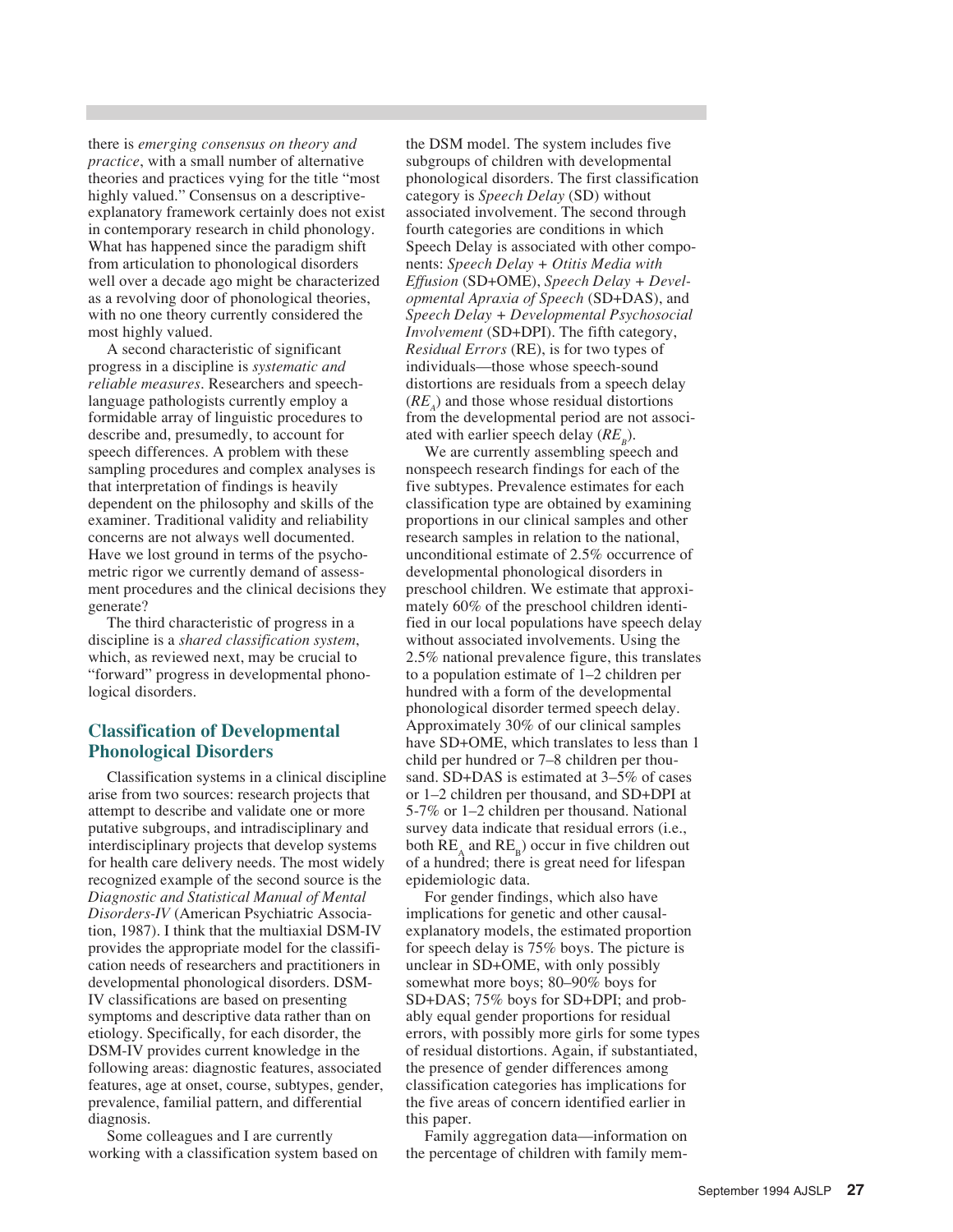bers who have or have ever had a speech problem—increasingly play a fundamental role in explanatory research. To date, the percentages reported by several research groups range from 24% to 46%. Familial aggregation is strongly suggested in SD+DAS, but the limited subject descriptions to date do not allow percentage estimates. As such data become available for each of the categories—especially the two forms of residual errors—studies will directly test the hypothesis that some, but not all, types of speech disorders may be inherited.

At present there are only limited data on language involvement in each of the five classifications. Language comprehension deficits may be present in 10–40% of children with speech delay, with estimates for language production deficits ranging from 50–75%, depending on age and measures used. Clearly, there is a sharp contrast between the involved language status of children with speech delay and the purportedly normal language status of children and adults with the  $RE<sub>B</sub>$  form of residual errors.

Finally, normalization histories reported from a variety of intervention studies also suggest some provoking differences, with data not yet available for some categories. In speech delay, approximately 75% of preschool children have short-term normalization defined as normalized speech by 6 years of age; the remaining 25% normalize developmentally inappropriate errors sometime after six years. A cardinal sign of SD+DAS, of course, is that virtually 0% have short-term normalization, with histories (such as that for our Case B discussed earlier) indicating that normalization occurs only much later. Finally, by definition, 100% of residual errors have long-term normalization, with some persons (such as case C) retaining a single speech difference perhaps over a lifetime.

#### **Summary**

I have argued that notwithstanding considerable research activity in developmental phonological disorders, the basic questions remain unanswered. I have proposed that a central problem with the research culture in child phonology is that it includes too little cross-laboratory collaboration of the type seen when significant breakthroughs are reported in other biological and social sciences. Finally, I have suggested the need for a shared classification system for developmental phonological disorders—to promote cross-laboratory research, as well as to strengthen the efforts of individual clinical research groups. As stressed by one of my teachers, Ralph Shelton, collaboration is a cornerstone of scholarship. I am optimistic that our discipline will evolve toward a productive 21st century marked by vital, collaborative scholarship.

#### **Acknowledgments**

Preparation of this paper was supported in part by the Public Health Service, National Institute on Deafness and Other Communication Disorders, Grant No. DC00496.

#### **References**

- **American Psychiatric Association.** (1994). *Diagnostic and statistical manual of mental disorders-IV*. Washington, DC: Author.
- **Shriberg, L. D.** (1994). Five subtypes of developmental phonological disorders. *Clinics in Communication Disorders*, *4*(1), 38–53.
- Contact author: Lawrence D. Shriberg, PhD, Department of Communicative Disorders, The Waisman Center, 1500 Highland Avenue, University of Wisconsin-Madison, Madison, WI 53705

**Key Words:** phonological disorders, prevalence, classification, genetics, assessment